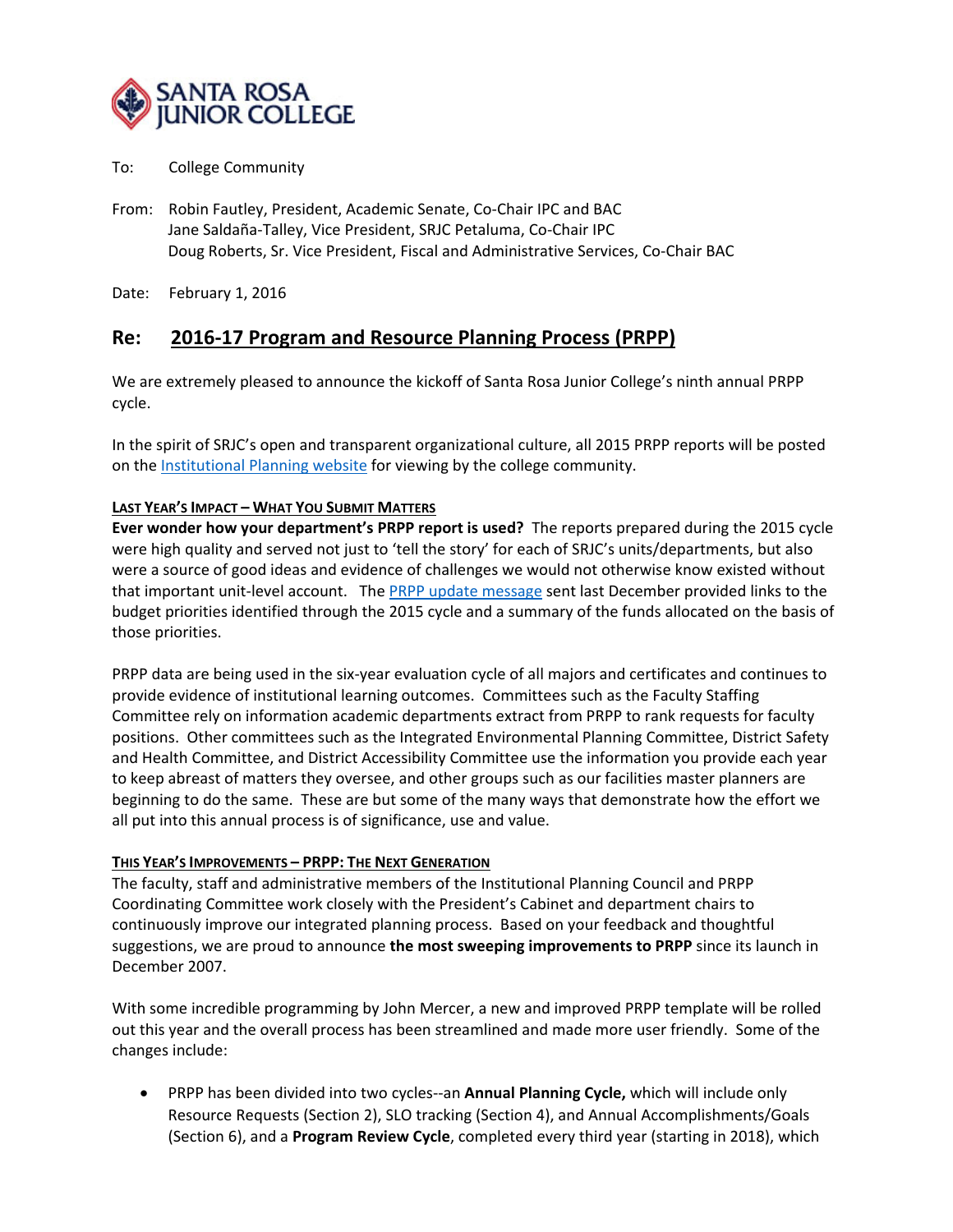will, in addition to the sections required in the Annual Planning Cycle, include: Overview (Section 1), Alignment with College Wide Goals and Strategic Plan (Section 3), and Performance Measures (Section 5).

- For **Spring 2016**, all units need only need complete sections 2, 4.1c and 6 for the **Annual Planning PRPP**
- Parts of the PRPP deemed not useful to chairs, deans and managers (such as complicated accounting ratios, or detailed account codes) have been eliminated
- Users now have the ability to save or print the complete PRPP report or just the annual report
- Most sections are much easier to use and function much like Word documents or Excel spreadsheets
- The Faculty Staffing request process for 2016-17 has also been simplified, with PRPP now being used as a repository for information on faculty staffing for academic departments to use as they complete faculty staffing requests.
- The Writer's Guide reflects the new, simpler approach and is easily accessible from the template.

PRPP trainings have been scheduled in February, March and early April (see Timeline of Activities below). Training sessions are open to anyone at SRJC, but especially those editing or contributing to the unit/department's PRPP.

Please consult the *2016 Writer's Guide* for information regarding prompt changes (noted in red) as well as other instructions on completing this year's template. No password is required. Simply click on "Cancel" when prompted.

### **2016‐17 BUDGET FORECAST – GOVERNOR'S BUDGET PROPOSAL BRINGS DISAPPOINTING NEWS**

On January  $7<sup>th</sup>$ , the Governor presented his budget proposal for 2016-17, and from that SRJC can count on a mere \$485,000 increase in ongoing Unrestricted General Fund revenues. This was somewhat of a disappointing shock, given that the Governor proposed an overall \$730 million funding increase for the community college system for 2016‐17. This includes:

- \$144.0 million for Enrollment Growth that would be received as "On-going" Unrestricted General Funds
- \$290.5 million (net) that would be received as "On-going" Restricted (or Categorical) General Funds
- \$395.3 million would be received as "One-time" Funding

For the last few years, the District has been losing enrollment, so the \$114.7 million being made available for 2% growth in 2016‐17 is not expected to be available to SRJC. The only ongoing funds upon which the District can rely is the \$485,000 to be received as SRJC's portion of the 2016‐17 0.47% COLA (\$29.3 million system‐wide).

In the Restricted General Funds, the District can count on some substantial increases in the areas of CTE, Workforce Development, and Basic Skills, though, at the moment, the amount to be received by SRJC in these areas have yet to be determined by the State Chancellor's Office.

In the area of "one-time" funding, the District will see a doubling of the funds being made available for (Restricted) Deferred Maintenance/Physical Plant and Instructional Equipment/Library Materials (IELM). There will also be approximately \$1.1 million in "one‐time," Unrestricted General Fund revenue available to SRJC from the \$76.3 million provided to the system in the form of a "Mandated Costs Backlog Payment." It should be noted that a similar one-time "mandated cost" increase in last year's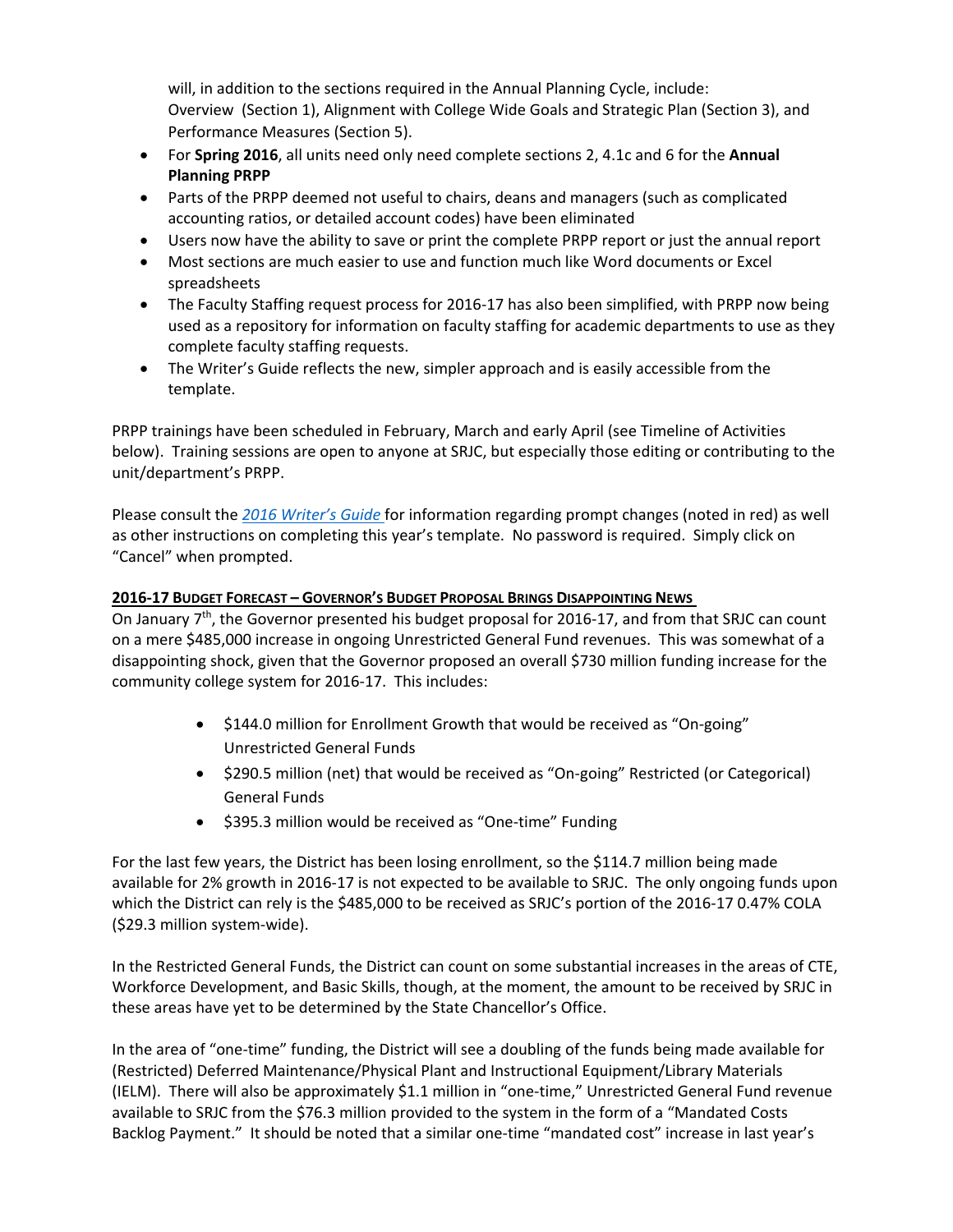state budget provided \$10.2 million to SRJC, covering the District's ongoing \$6.0 million structural imbalance for this year (2015‐16).

The yet-unresolved structural imbalance was responsible for the decrease in District fund balance in 2014‐15, which took the beginning year fund balance from \$12.3 million to \$6.3 million by year's end, and used up most of the 2015‐16 one‐time money that could have helped improve the fund balance for 2015‐16.

When considering the automatic PERS and STRS increase for 2016-17 (12.58%/13.05%, respectively), and 2017‐18 (14.43%/16.60%), as well as the contractual obligations for step and column increases, health premium increases, faculty Rank 10, and the District's historical application of equivalent salary increases across all employee groups, the District is looking at the necessity of making major Unrestricted General Fund cost reductions in 2016‐17.

The Unrestricted General Fund cost decreases, currently being considered for 2016‐17 include a significant decrease in scheduled classes, a hiring freeze on all vacated positions, the possibility of employee cuts in the non-instructional area, and a decrease in all discretionary expenses.

There will be some opportunity, for program/expenditure expansion in the Restricted General Fund Categorical Programs, but for all other programs funded through the Unrestricted General Fund the expectation will unfortunately require a reduction in expenditures and the provision of services.

The District is asking everyone to plan on extremely limited Unrestricted General Fund resources and focus expenditure requests on the most critical needs.

#### **COLLEGE MISSION AND STRATEGIC PLAN – A COLLABORATIVE STATEMENT OF WHAT WE DO**

The Sonoma County Junior College District (SCJCD) Vision, Mission Statement and Values (Policy 1.1) were approved by the Board of Trustees in 2013‐14 along with the 2014‐2019 Strategic Plan. All PRPP requests are directly linked to both the College Mission and Strategic Plan.

#### **STRATEGIC PLAN IMPLEMENTATION AND ACCOUNTABILITY – KEEPING TRACK OF OUR PROGRESS**

Implementation of SRJC's Strategic Plan is monitored by the Institutional Planning Council (IPC). Annual progress reports are made each year to the Board of Trustees, President's Cabinet and to the college community during the spring Planning Summit (scheduled this year on March 11). SRJC's interactive Strategic Plan Scorecard, developed by the Office of Institutional Research, has received statewide acclaim for its ease of use in monitoring goal accomplishment. Planned Activities and timelines for each Strategic Plan goal have been established Strategic Plan. Core indicators have been identified and are linked in the Scorecard to each goal, baseline data has been reported, and long‐term targets and timelines to completion have been set for most core indicators. This year, IPC is conducting a mid-term Strategic Plan Goal Review to assess implementation and evidence of accomplishment. Conclusions and recommendations from this review will be shared during the 2016 Spring Planning Summit.

For more planning-related information, we invite you to explore the Institutional Planning website at http://planning.santarosa.edu.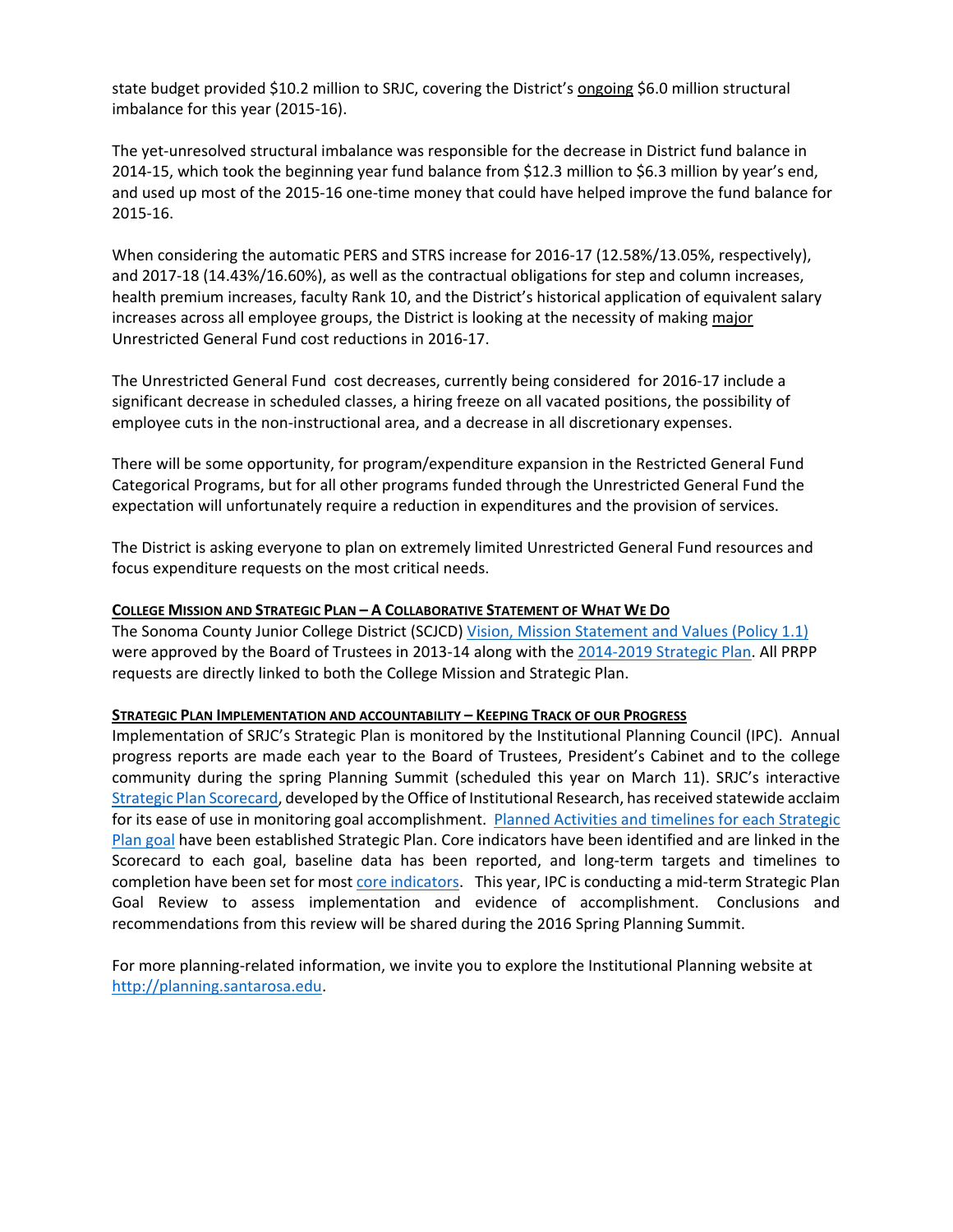# **SANTA ROSA JUNIOR COLLEGE**

**PROGRAM AND RESOURCE PLANNING PROCESS (PRPP)**

## **TIMELINE OF ACTIVITIES**

## **2016/17 PLANNING CYCLE**

| November   | Supervising Administrators/Managers notify the Vice Presidents of any changes to<br>٠                                       |
|------------|-----------------------------------------------------------------------------------------------------------------------------|
| 2015       | the editor or approver lists                                                                                                |
|            | Program/units request any changes to the program/unit configuration (requires<br>п                                          |
|            | approval of Supervising Administrator and Vice President)                                                                   |
| December   | Changes to editors/approvers and program/unit configurations completed<br>٠                                                 |
| 2015       | 2015 PRPPs rolled to 2016 by December 23rd<br>٠                                                                             |
|            | Core Data posted on SharePoint for all units<br>٠                                                                           |
| January    | IPC launch of 2016/17 PRPP Annual Cycle - Sections 2, 4.1c, and 6 ONLY<br>п                                                 |
| 2016       | Academic Data posted on SharePoint for all Academic units<br>٠                                                              |
|            | FT/PT ratios, faculty within retirement range and curriculum currency posted on<br>٠                                        |
|            | SharePoint                                                                                                                  |
|            | All units working on PRPP for 2016/17<br>٠                                                                                  |
| February   | Any additional or unique data provided by Vice Presidents to their components<br>٠                                          |
| 2016       | Training - Tuesday, February 2 - 3:00 - 5:00 pm - Doyle 4402<br>×                                                           |
|            | All units working on PRPP for 2016/17<br>٠                                                                                  |
| March      | Distribution of 2016/17 Budget Development Worksheets on or before March 4th<br>٠                                           |
| 2016       | to be used in conjunction with PRPP                                                                                         |
|            | Training - Tuesday, March $1 - 3:00 - 5:00$ pm - Doyle 4402<br>×                                                            |
|            | Training - Thursday, March 31 - 3:00 - 5:00 pm - Mahoney 718<br>I.                                                          |
|            | Continue working on PRPP for 2016/17<br>٠                                                                                   |
| April 2016 | Training - Tuesday, April 5 - 10:0 am - 12:00 noon - Doyle 4402<br>×                                                        |
|            | Training - Tuesday, April 12 - 1:00 - 3:00 pm - Doyle 4402<br>п                                                             |
|            | On or before Friday, April 15 <sup>th</sup> – Deadline for completion of PRPP for all<br>п                                  |
|            | programs/units - For Academic Affairs deadline for all Section 2 resource requests                                          |
|            | Dialogue between supervising administrators/managers and program/units<br>٠                                                 |
| May 2016   | Budget Development Worksheets due to accounting May 6 <sup>th</sup> for incorporation into<br>٠                             |
|            | the Tentative Budget                                                                                                        |
|            | Academic Affairs clusters, Student Services, and SRJC Petaluma discuss priorities for<br>٠                                  |
|            | faculty, non-faculty staffing, instructional equipment, non-instructional equipment                                         |
|            | and technology, facilities, and budget requests                                                                             |
|            | All other component areas engage in dialogue with their units and prioritize requests<br>$\blacksquare$                     |
|            | for non-faculty staffing, non-instructional equipment and technology, facilities and                                        |
|            | budget requests                                                                                                             |
|            | Feedback on PRPP process/template from editors and approvers via Section 6.2b<br>п                                          |
|            | For Academic Affairs – Sections 4 and 6 due Friday, May $13th$<br>٠                                                         |
|            | Supervising Administrators/Managers approve program/unit level 2016 PRPP reports<br>٠                                       |
|            | on or before May 31st                                                                                                       |
| June $-$   | Deans submit their PRPPs for VPAA review by Thursday, June 16 <sup>th</sup><br>٠                                            |
| August     | Academic Affairs schedules retreats for prioritization<br>٠                                                                 |
| 2016       | Cabinet Administrators schedule retreats and review PRPP documents, draft and<br>٠                                          |
|            | discuss component-level prioritizations for 2016/17 (budget, non-faculty staffing,                                          |
|            | instructional equipment, non-instructional equipment and technology, facilities and                                         |
|            | institution-wide initiatives)                                                                                               |
|            |                                                                                                                             |
|            | <b>Cabinet Administrators Retreat (August)</b><br>٠<br>Incorporation of Cabinet budgetary decisions into the Adopted Budget |